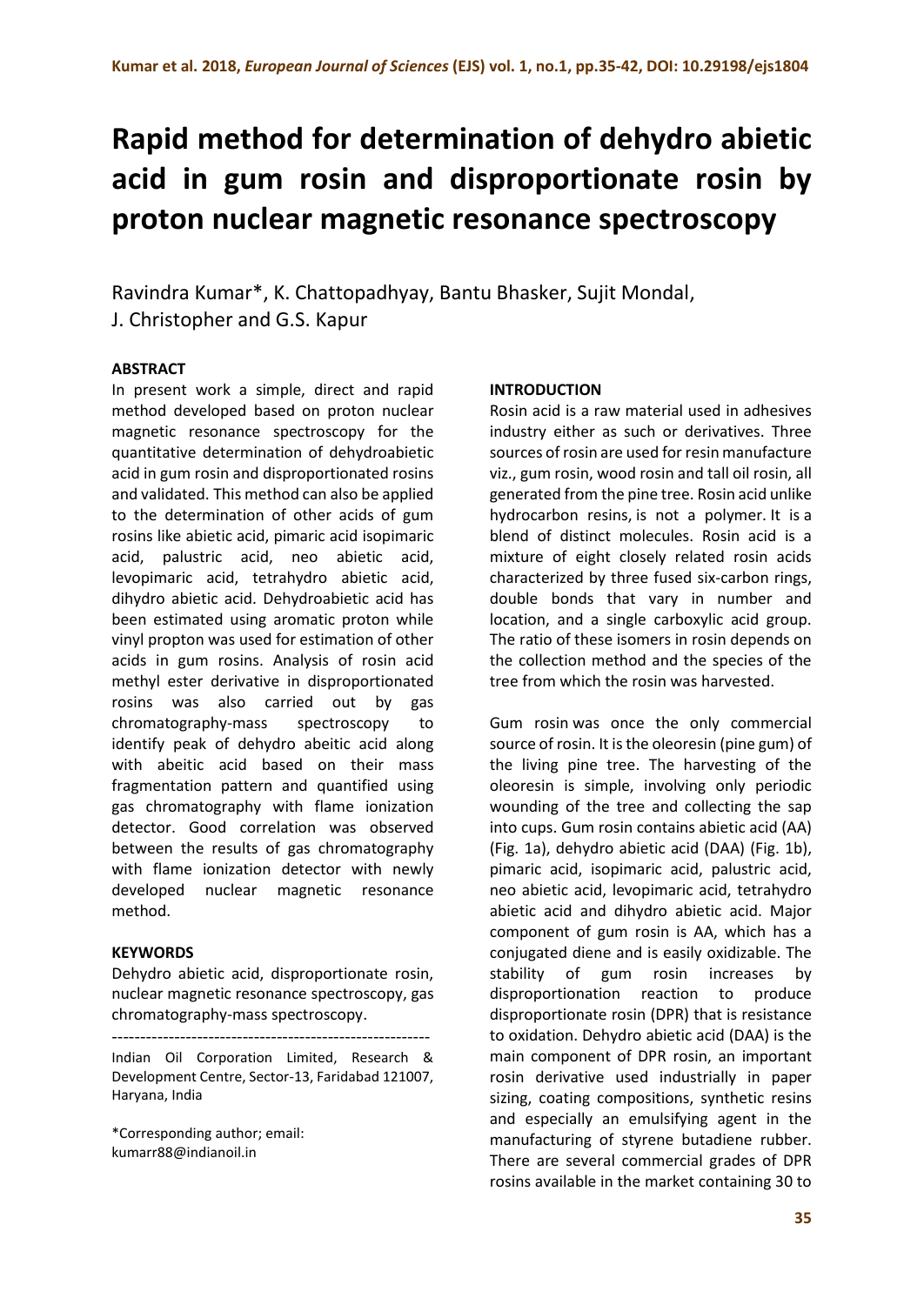65% DAA. Variation in disproportion processes causes considerable variation in DAA content as result of incomplete disproportion of the conjugated diene acids such as abietic, neoabietic and palustic acids. This reduces the overall stability to oxidation and the usefulness of the end product, hence need for a method of DAA quantitation.



**Fig. 1** Structure of a. Abietic Acid and b. Dehydro Abietic Acid

The need to find a simple, rapid, accurate and reproducible method for quantitative analyses of DAA in gum rosins and DPR for the usefulness of gum resins. There is no method available for direct estimation of Dehydro Abietic Acid and different isomers of Abeitic acid in gum rosin and DPR. Separation of the methyl esters of resin acids has been carried out by gas chromatography (Huddy JA, 1959; Nestler and Zinkel, 1963) and estimation of diterpene and fatty acids (Joye et al., 1974; Nestler and Zinkel, 1967; Zingle and Engler, 1977; Holmbom et al., 1974; Foster and Zinkel 1982) by gas-liquid chromatography and capillary gas chromatography-mass spectrometry. Total abietic type acids can be determined by acid isomerization and determination of the abietic acids by the gas liquid chromatography of the methyl esters (Hans and Zinkel, 1991; Hanson and Kulkarni 1972; Mayr et al., 1982). In particular situations, other techniques may be more suitable than gas chromatography, first due to hydrogen bonding; unmodified fatty acids and rosin acids cannot be volatilized at atmospheric pressure without undergoing decomposition. So, it is necessary to convert the free acids to the more volatile and more stable methyl esters, prior to chromatographic separation. Secondly, the presence of fatty acid esters in the sample would result in

transesterification during the derivatization step that may affect the results.

In the present work, a new analytical method based on proton nuclear magnetic resonance ( <sup>1</sup>H NMR) spectroscopy has been developed for the direct estimation of dehydroabietic acid in gum rosin and disproportionated rosins. This method can also be applied for the determination of other acids of gum rosins like Abietic acid (AA), pimaric acid, isopimaric acid, palustric acid, neo abietic acid, levopimaric acid, tetrahydro abietic acid, dihydro abietic acid. DAA has been estimated using aromatic proton and other acids have been estimated using unsaturated proton by quantitative NMR (qnmr). Gas chromatography-mass spectroscopy (GC-MS) analysis of methyl ester derivative of rosin acid and its DPR was carried out for detection of Dehydro Abeitic acid (DAA) based on their mass fragmentation pattern (EI, 70 eV) and NIST library matching. However, their content in samples was estimated by gas chromatography with flam ionization detector (GC-FID). The outcome of NMR analysis was validated with GC results to check the appropriateness of the developed method, and good correlation was found.

#### **RESULTS AND DISCUSSION**

All gum rosins and DPR NMR spectra were recorded in acetone-d6 instead of Chloroformd due to auto-oxidation of gum rosins in Chloroform-d. This auto oxidation of gum resins in chloroform starts after 30 minutes and the residual peak of chloroform at 7.26 ppm overlap with DAA peaks in 1H NMR spectrum of gum rosin and DPR; hence acetone-d6 is the best solvent for estimation of DAA.

The chemical shifts of the protons were more difficult to assign because of extensive overlap caused mainly by proton-proton coupling interactions. The assignments of 1H NMR spectrum of gum rosin and DPR have been assigned as per Landucci et al., 1991, which is given in Table 1. <sup>1</sup>H NMR spectra of different origin gum rosins are given in Fig. 2 with their olefinic and aromatic regions and  ${}^{1}$ H NMR spectrum of DPR is given in Fig.3.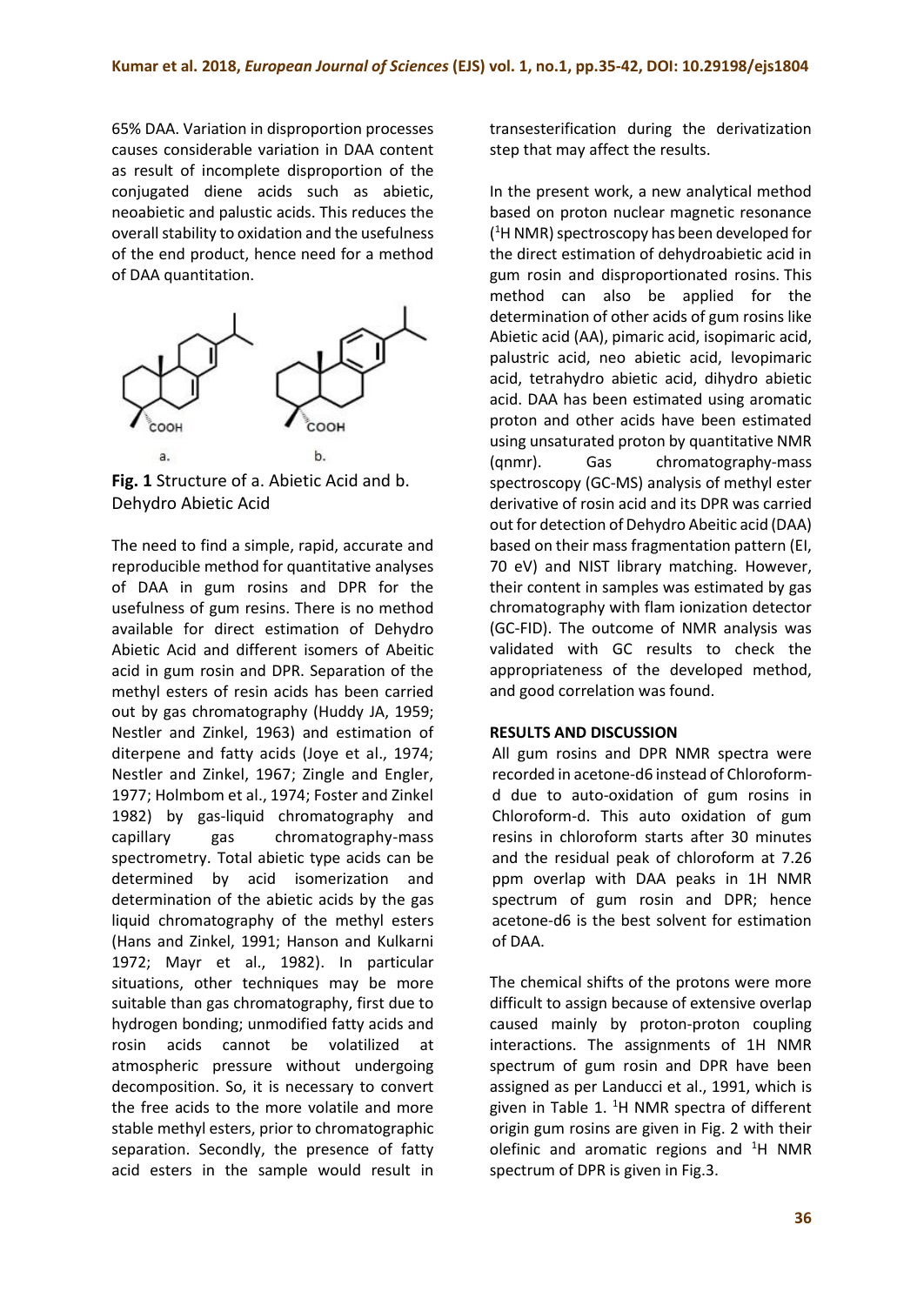The vinyl protons of abietic acid (2) appeared at 5.76 ppm (1H, s) and at 5.35 ppm (1H, broad), levopimaric acid (3) appeared at 5.56 ppm (1H, s) and at 5.16 ppm (1H, broad), and only one vinyl proton in palustric acid (4) appeared at 5.38 ppm (1H, s). The protons of neoabietic acid (5) appeared at 6.21 ppm (1H, s) and Pimaric acid (6) at 4.95-4.84 (2H, m) and 5.84-5.71 (1H, m). For quantitative determination of the component acids present in the rosin acid, the respective areas of the

vinyl proton signals were used throughout this work. Dehydroabietic acid which appeared at 7.34-6.87 ppm (3H) (1) and neoabietic acid (5) were able to be determined without being disturbed by the presence of other rosin acids. Abietic acid (2), levopimaric acid (3), palustric acid (4) and pimeric acid (6) were interfered by other rosin acid peaks which are also estimated using their characteristic peak integrations which is given in Table 1. Stacked 1H NMR spectra of reactant (Gum rosin) and treated rosin (DPR) has been given in Fig. 4.

| S. No          | <b>Rosin Acids</b>  | <b>Chemical Shift used for quantification (ppm)</b> | <b>No of Protons</b> |
|----------------|---------------------|-----------------------------------------------------|----------------------|
| 1              | Dehydroabietic acid | 7.34-6.87 ( $I_{DA}$ )                              | 3H                   |
| $\overline{2}$ | Abietic acid        | 5.76 $(I_A)$                                        | 1H                   |
| 3              | Levopimaric acid    | 5.16 $(I_L)$                                        | 1H                   |
| 4              | Palustric acid      | 5.38 $(I_P)$                                        | 1H                   |
| 5              | Neoabietic acid     | 6.21 $(I_N)$                                        | 1H                   |
| 6              | Pimeric acid        | 4.95-4.84 $(I_{PM})$                                | 2H                   |
|                |                     | 5.84-5.71 $(l_{pm})$                                |                      |

**Table 1** Characteristic peaks of different type rosin acids



**Fig. 2 <sup>1</sup>H NMR spectra of different origin Gum rosins**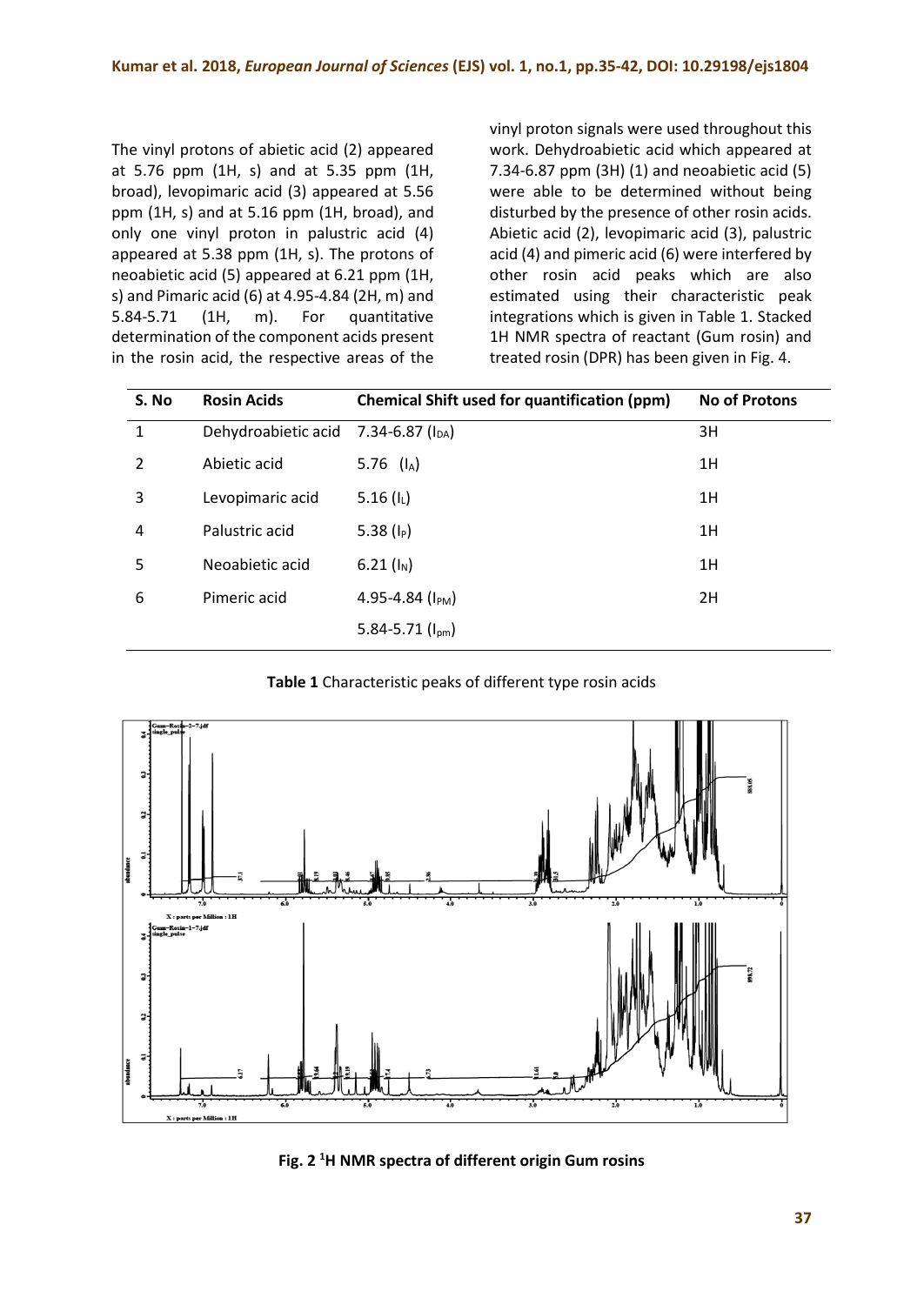

 **Fig. 3** Olefinic and aromatic regions of disproportionate rosin <sup>1</sup>H NMR spectra

DAA has been estimated using aromatic proton and other acids have been estimated using vinyl proton. Three aromatic protons integration of DAA has been used for quantitative estimation of DAA. The amount (%) of DAA ( $W<sub>DA</sub>$ ) has been estimated by quantitative  ${}^{1}H$  NMR experimentation while compared with known amount of HMDSO ( $W<sub>HMDSO</sub>$ ). The following equations have been used for the estimation.

> $W_{DA}$  =  $(W_{HMDSO} * M_{DA} * N_{HMDSO} * I_{DA})$  / (M<sub>HMDSO</sub>\*N<sub>DA</sub>\*I<sub>HMDSO</sub>)

$$
= 0.11085*(W_{HMDSO} * M_{DA} * I_{DA}) / (N_{DA} * I_{HMDSO})
$$
-----(1)

Where,  $W_{DA}$  = Weight of component to be estimated,  $W_{HMDSO}$  = Weight of HMDSO taken,  $M<sub>DA</sub>$  = Molecular weight of component,  $I<sub>DA</sub>$  = Integral value of the relevant chemical shift region of the component,  $N_{DA}$  = Number of protons in the chemical shift region with

integral  $I_{DA}$ ,  $I_{HMDSO}$  = Integration value for HMDSO at 0.07,  $N_{HMDSO} = 18$  and  $M_{HMDSO} =$ 162.38.

An analogous equation has been used to estimate other acids and given as follows:

 $W_x$  =  $(W_{HMDSO} * M_x * N_{HMDSO} * I_x)$  / (MHMDSO\*Nx\*IHMDSO)

> $= 0.11085*(W_{HMDSO} * M_{x}*I_{x})$  / (NA\*IHMDSO) ------------------ (2)

Where,  $W_x$  = Weight of acid to be estimated,  $W_{HMDSO}$  = Weight of HMDSO taken,  $M_x$  = Molecular weight of acid,  $I_x$  = Integral value of the relevant chemical shift region of the acid as given in Table 1,  $N_x$  = Number of protons in the chemical shift region with integral  $I_x$  as given in Table 1,  $I_{HMDSO}$  = Integration value for HMDSO at 0.07,  $N_{HMDSO} = 18$  and  $M_{HMDSO} = 162.38$ .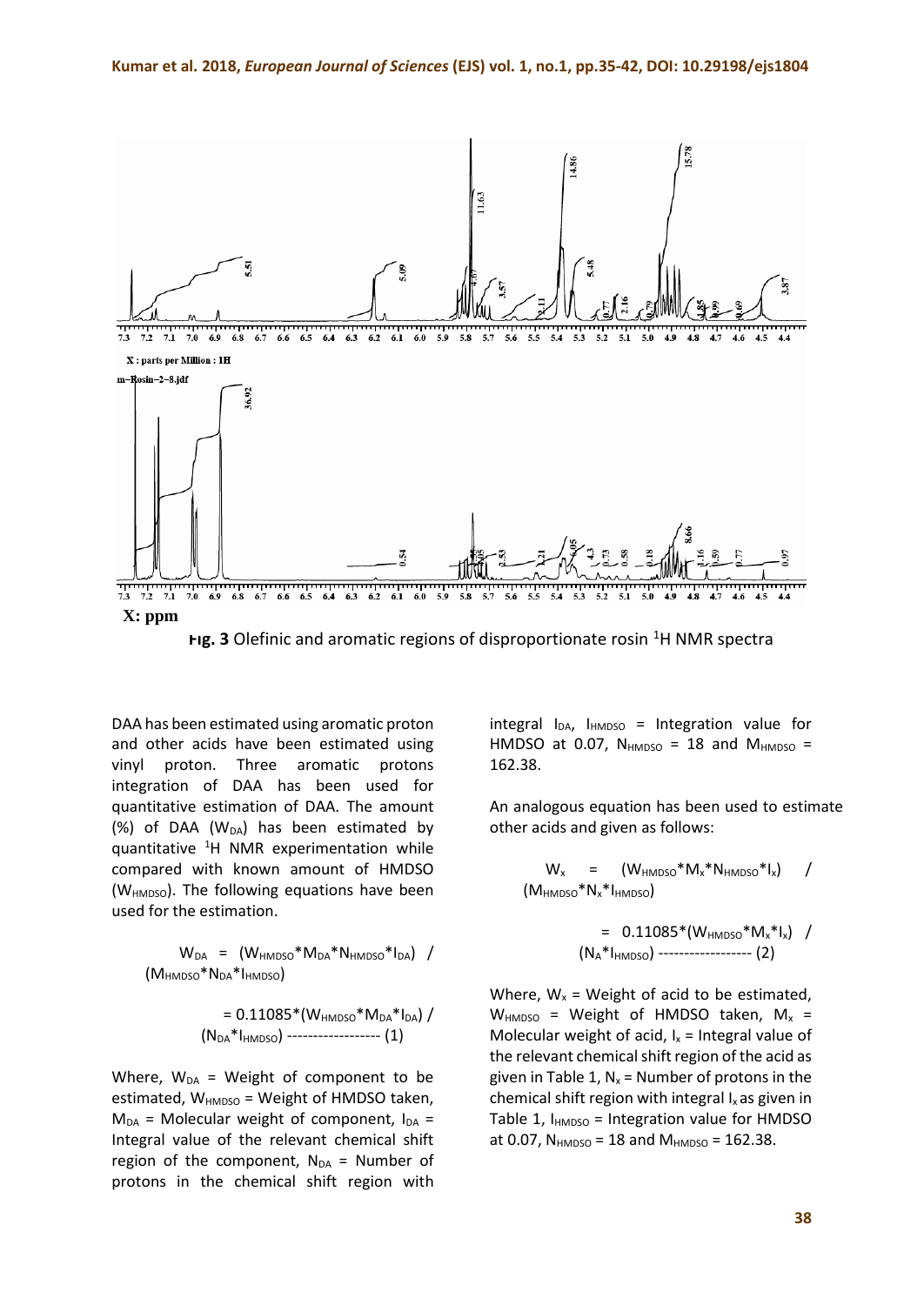Characteristics peak of abietic acid at 5.76 ppm overlapped with pimeric acid one proton (Ipm), so I<sub>A</sub> has been estimated as per eq. 3.

$$
I_A = 1pm - I_{PM}/2
$$
----- (3)

DAA estimated in DPR of different origin gum rosins by <sup>1</sup>H NMR is, given in Table II. Analysis of rosin acid methyl ester derivative in DPR was carried out in GC-MS to identify peak of Dehydro Abeitic acid (DAA) along with Abeitic acid (AA) based on their mass fragmentation pattern (EI, 70 eV). The peak eluting at 22.185 minutes was compared to Dehydroabeitic acid (DAA) and unambiguously confirmed by NIST library matching. Dehydroabeitic and Abeitic acid were quantified in DPR treated rosin acids using GC-FID (Fig. 5) and results were compared with newly developed NMR method (Table 2). A good correlation was observed between NMR and GC results for DAA in DPR. Other rosin acids have also been estimated in different origins DPR by 1H NMR spectroscopy, which is given in Table 3.

After the synthesis of DPR from gum rosins, it has been observed that, 75-80% of abeitic acid,

neoabeitic acid and palusteric acid were converted in DAA while 40-45% of pimeric acid and isopemeric acids were converted in DAA. It is important to mention here that isomerization of levopimaric acid and neoabietic acid into abeitic acid followed by auto-oxidation to DAA was observed in Chloroform–d after a certain time (6 hours). Several investigations have been made for the transformations of individual component resin acids during rosin disproportionate (Fleck and Palkin 1937; Fleck and Palkin1938; Mostafalu et al., 2017)

## **CONCLUSION**

A simple, direct and rapid  $1H$  NMR method for the quantitative determination of dehydroabietic acid in gum rosin and disproportionated rosins was developed and validated. This NMR method has also applied for the determination of other acids of gum rosins like Abietic acid (AA), pimaric acid isopimaric acid, palustric acid, neo abietic acid, levopimaric acid, tetrahydro abietic acid and dihydro abietic acid.

| Sample | DAA (Wt%)  |      |
|--------|------------|------|
|        | <b>NMR</b> | GC   |
| $GR-1$ | 59.6       | 58.9 |
| $GR-2$ | 52.1       | 52.2 |
| $GR-3$ | 53.5       | 53.5 |
| GR-4   | 54.7       | 54.3 |
| $GR-5$ | 60.7       | 61.2 |

**Table 2** Dehydroabeitic acid in DPR by 1H NMR and GC method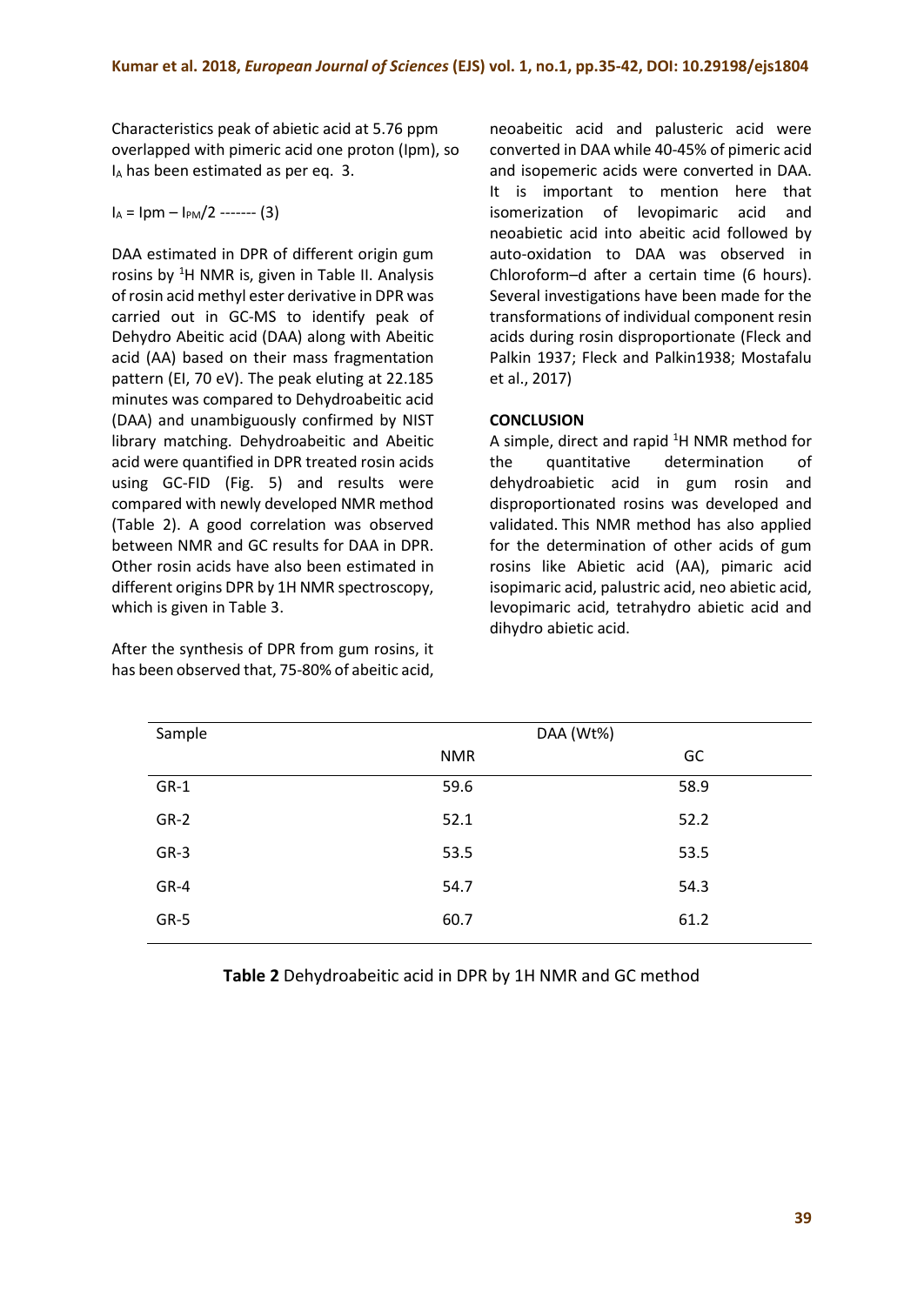

**Fig.4**: Stacked 1H NMR spectra of **a.** reactant (Gum rosin) and **b.** treated rosin (DPR)



**Fig. 5** GC-FID chromatogram of methyl ester derivative of gum rosin acid (**b.**) and it's DPR (**a.**)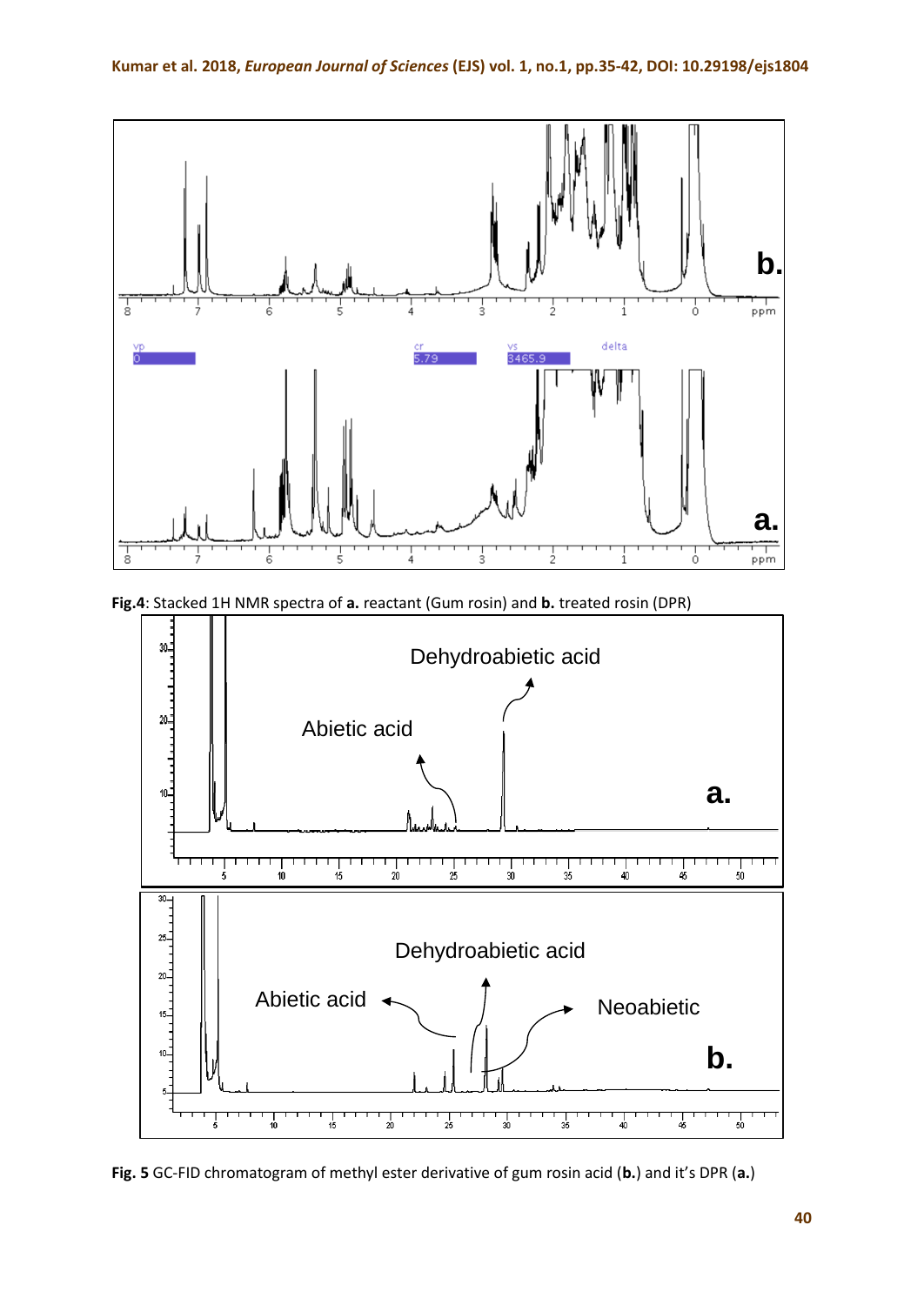#### **Kumar et al. 2018,** *European Journal of Sciences* **(EJS) vol. 1, no.1, pp.35-42, DOI: 10.29198/ejs1804**

| Sample | DAA (Wt%)  |      |
|--------|------------|------|
|        | <b>NMR</b> | GC   |
| $GR-1$ | 59.6       | 58.9 |
| $GR-2$ | 52.1       | 52.2 |
| $GR-3$ | 53.5       | 53.5 |
| GR-4   | 54.7       | 54.3 |
| GR-5   | 60.7       | 61.2 |

**Table 2** Dehydroabeitic acid in DPR by 1H NMR and GC method

# **MATERIAL AND METHODS**

#### **Sample**

Gum resins from China and India origin and their DPR have been used for this study.

## **Synthesis of DPR**

Disproportionate reaction of gum rosin was carried out by using Palladium charcoal catalyst. In Disproportionation experiment, 100g of gum rosin was heated under nitrogen (hot plate) in a 250 ml of glass bottle equipped with magnetic stirrer and thermometer. The 5% Pd on charcoal catalyst (290 mg) was added when temperature reached to 230°C and then the reaction temperature was slowly increased to 270°C. The mixture was heated at 270°C for 6 hours. The reaction mixture was cooled to RT and then the solid was dissolved in dichloromethane and filtered. The final product, DPR was obtained after removal of the solvent.

#### **Sample Preparation**

The sample of gum rosin and DPR (40 to 60 mg) were weighed into a NMR tube with its cap fitted at the top and allowed it to reach equilibrium. The standard reference compound (5 to 15 mg) was then added and recorded the amount up to 5 digits for both the cases. The sample was then diluted with CDCl $_3$ (~0.7 mL) and recorded the spectra.

A highly sensitive balance (Sartorius BP 211D, Gottingen, Germany) was used to weigh the sample and standard (upto 5-decimal). The methyl peak of HMDSO was used as a

frequency reference and set to 0.07 ppm downfield from TMS.

# **Selection of a Suitable Reference Compound for Quantitative NMR Spectroscopy**

For quantitative 1H NMR spectroscopy, hexamethyldisiloxane (HMDSO) has been selected as an excellent internal reference standard which meets all the desirable characteristics. Purity of HMDSO used has also been thoroughly checked. It has been found that increasing the relaxation delay from 5s to 20s does significantly influences the integral value and so most of the samples were recorded with 20s relaxation delay.

## **NMR Method**

All proton NMR spectra were recorded on a Jeol ECA-500 NMR spectrometer operating at the proton frequency of 500 MHz, spectral width 7512 Hz (-2.5-12.5 ppm), 90° pulse = 10.7 µs, relaxation delay = 20s, digital resolution 0.49 Hz/point. 32 repetitions were averaged with 32K data point and 6.38 minutes experimental time. All the NMR spectra were integrated after baseline correction, and a mean of minimum three integration values has been taken for each calculation.

#### **GC and GC-MS**

The conversion of acids present in the gum rosin samples to methyl ester was carried out by N,N-Dimethylformamide Dimethyl Acetal (DMF-DMA) reagent as per the ASTM D 5975 method. 0.5 gm rosin acid was taken in an appropriate anhydrous vial and dissolved in approximately 0.5 mL of toluene. Then